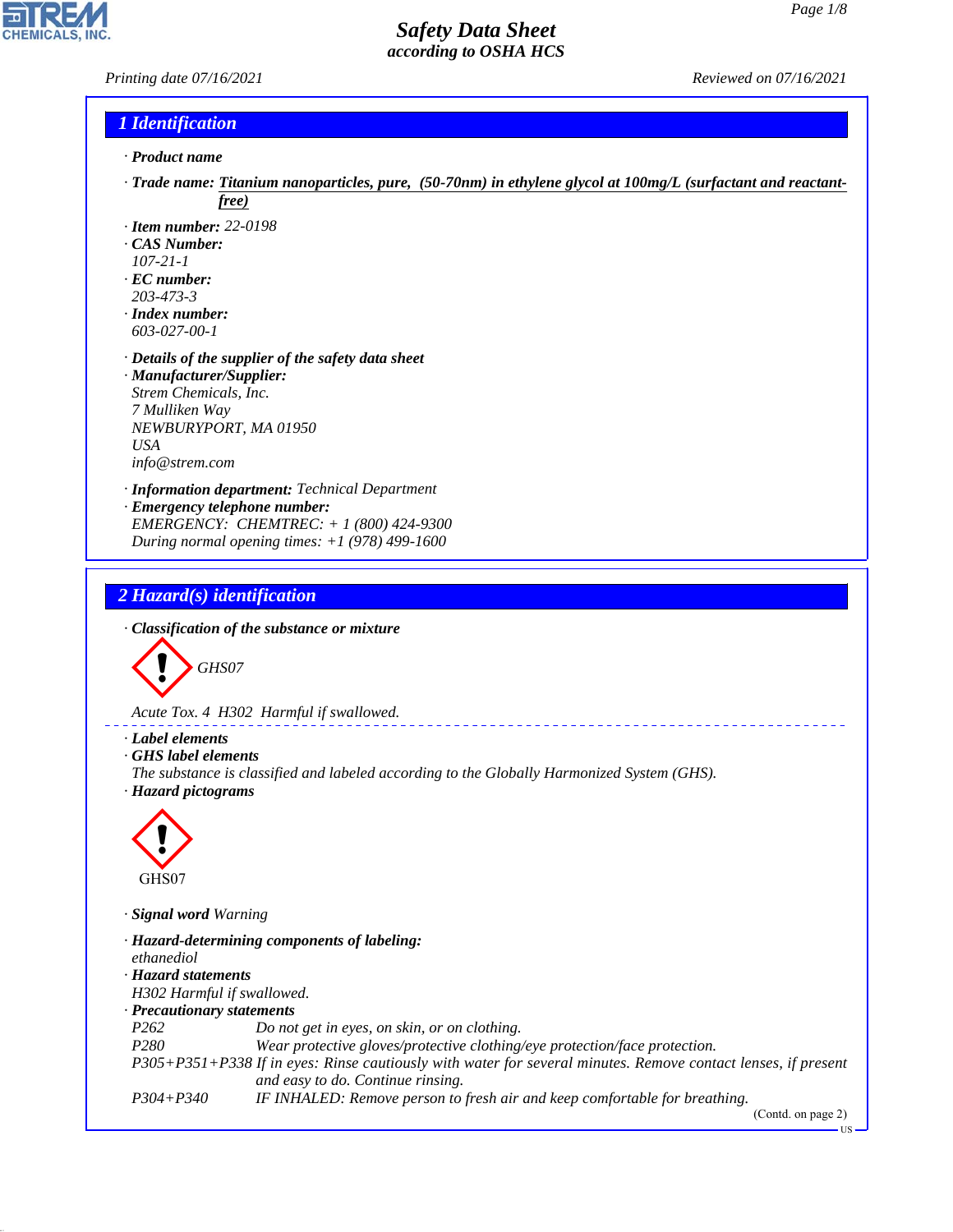*Printing date 07/16/2021 Reviewed on 07/16/2021*



#### *3 Composition/information on ingredients*

- *· Chemical characterization: Substances*
- *· CAS No. Description 107-21-1 ethanediol*
- *· Identification number(s)*
- *· EC number: 203-473-3*
- *· Index number: 603-027-00-1*

#### *4 First-aid measures*

- *· Description of first aid measures*
- *· General information:*

*Symptoms of poisoning may even occur after several hours; therefore medical observation for at least 48 hours after the accident.*

- *· After inhalation: Supply fresh air; consult doctor in case of complaints.*
- *· After skin contact: Immediately rinse with water.*
- *· After eye contact: Rinse opened eye for several minutes under running water. Then consult a doctor.*
- *· After swallowing: Immediately call a doctor.*
- *· Information for doctor:*
- *· Most important symptoms and effects, both acute and delayed No further relevant information available.*
- *· Indication of any immediate medical attention and special treatment needed*

*No further relevant information available.*

#### *5 Fire-fighting measures*

*· Extinguishing media*

44.1.1

- *· Suitable extinguishing agents: Use fire fighting measures that suit the environment.*
- *· Special hazards arising from the substance or mixture No further relevant information available.*

(Contd. on page 3)

US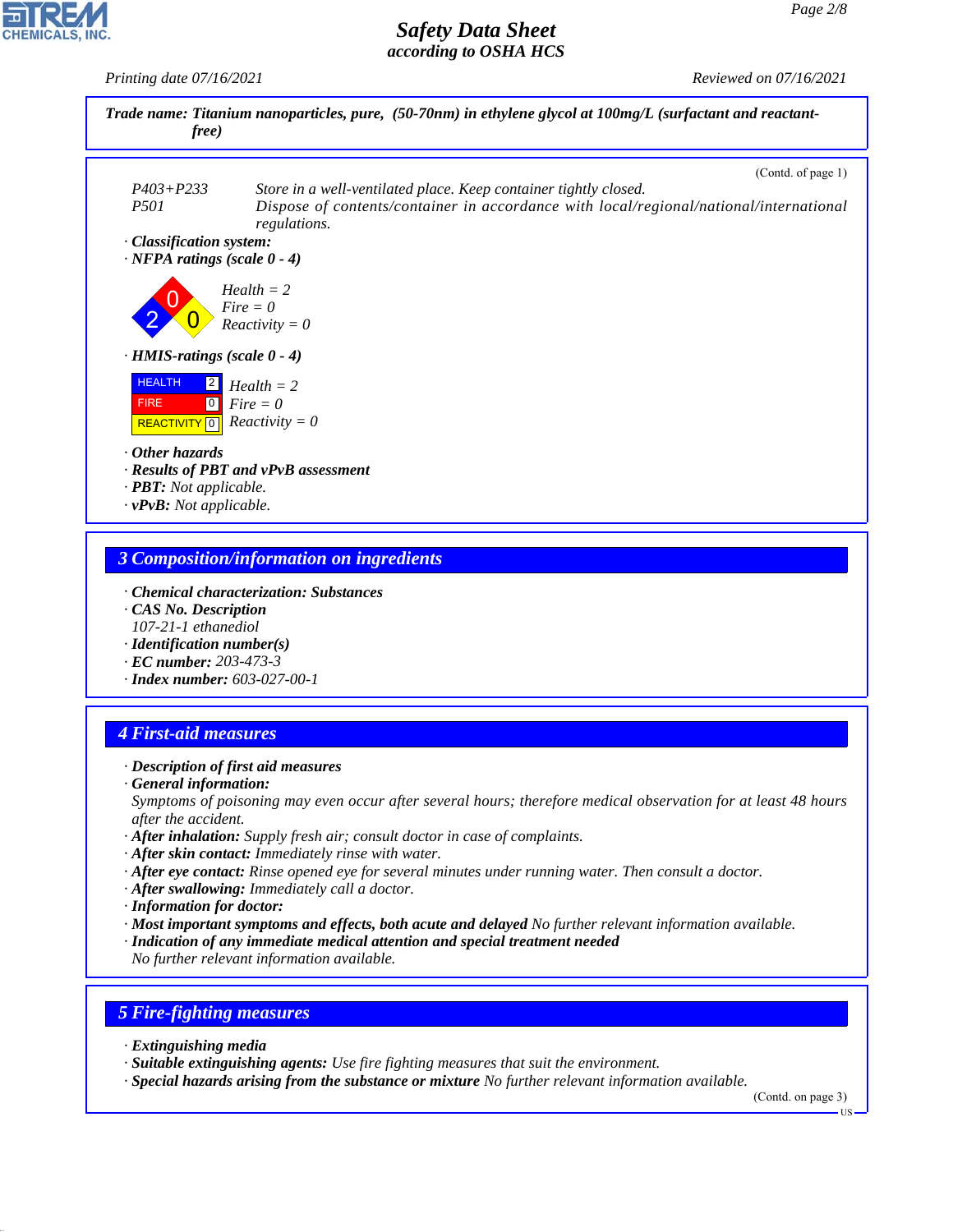*Printing date 07/16/2021 Reviewed on 07/16/2021*

(Contd. of page 2)

*Trade name: Titanium nanoparticles, pure, (50-70nm) in ethylene glycol at 100mg/L (surfactant and reactantfree)*

*· Advice for firefighters*

*· Protective equipment: No special measures required.*

#### *6 Accidental release measures*

*· Personal precautions, protective equipment and emergency procedures Not required.*

*· Environmental precautions: No special measures required.*

*· Methods and material for containment and cleaning up:*

*Absorb with liquid-binding material (sand, diatomite, acid binders, universal binders, sawdust). Dispose contaminated material as waste according to item 13.*

#### *· Reference to other sections*

*See Section 7 for information on safe handling. See Section 8 for information on personal protection equipment. See Section 13 for disposal information.*

#### *· Protective Action Criteria for Chemicals*

*· PAC-1:*

*· PAC-2:*

*30 ppm*

*150 ppm*

*900 ppm*

*· PAC-3:*

## *7 Handling and storage*

*· Handling:*

- *· Precautions for safe handling No special precautions are necessary if used correctly.*
- *· Information about protection against explosions and fires: No special measures required.*
- *· Conditions for safe storage, including any incompatibilities*

*· Storage:*

- *· Requirements to be met by storerooms and receptacles: No special requirements.*
- *· Information about storage in one common storage facility: Not required.*
- *· Further information about storage conditions: None.*
- *· Specific end use(s) No further relevant information available.*

#### *8 Exposure controls/personal protection*

*· Additional information about design of technical systems: No further data; see item 7.*

*· Control parameters*

*· Components with limit values that require monitoring at the workplace:*

#### *107-21-1 ethanediol*

44.1.1

*TLV Short-term value: NIC-127\* NIC-10\*\* mg/m³, NIC-50\* ppm Long-term value: NIC-63.5\* mg/m³, NIC-25\* ppm*

*Ceiling limit value: (100) mg/m³*

*(H); \*inh. fraction + vapor,P:\*\*inh. fraction, H*

*· Additional information: The lists that were valid during the creation were used as basis.*

(Contd. on page 4)

US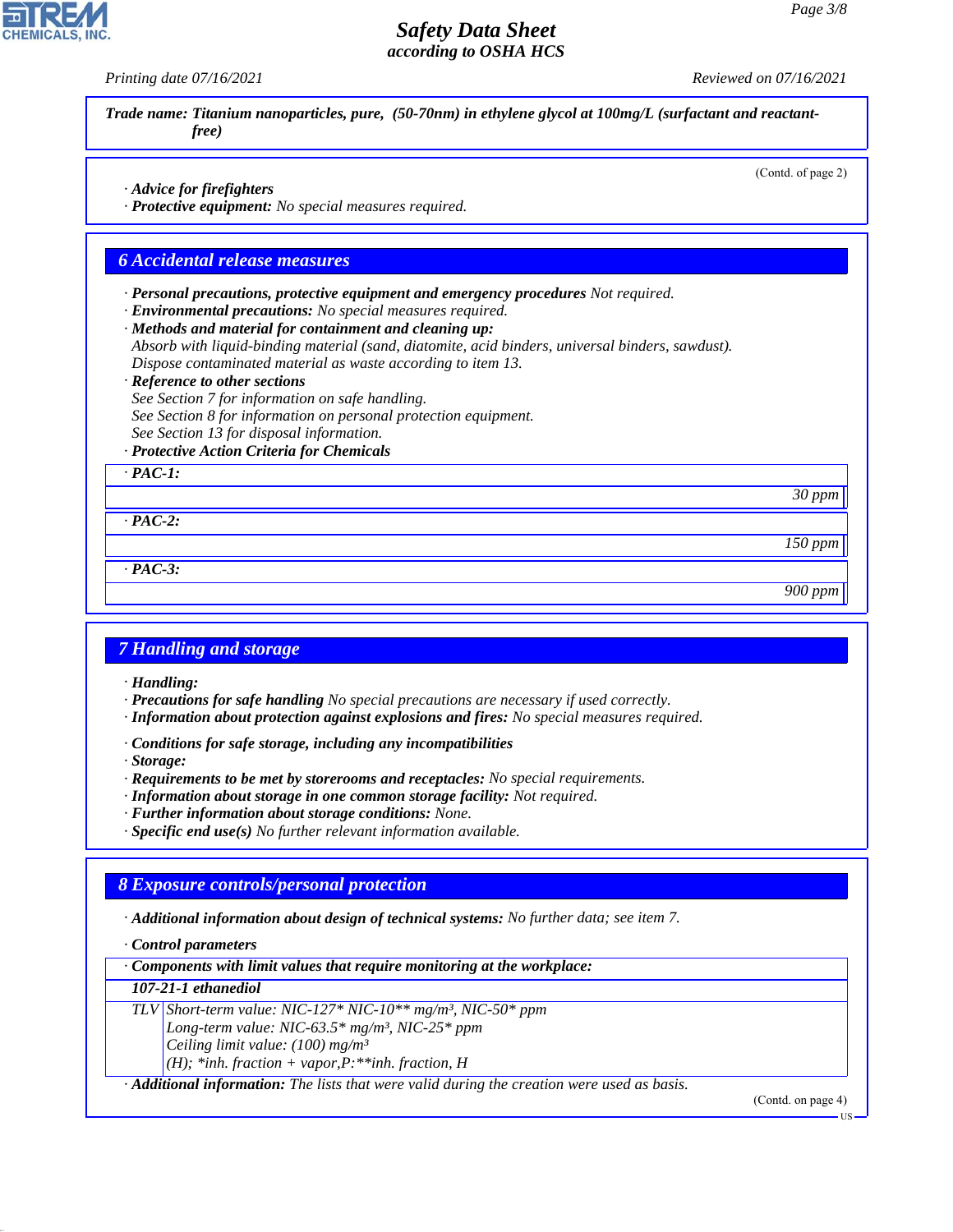*Printing date 07/16/2021 Reviewed on 07/16/2021*

|                                                                                                                                                           | (Contd. of page 3)                                                                                                                                                                                                                       |
|-----------------------------------------------------------------------------------------------------------------------------------------------------------|------------------------------------------------------------------------------------------------------------------------------------------------------------------------------------------------------------------------------------------|
| · Exposure controls<br>· Personal protective equipment:<br>· Breathing equipment: Not required.<br>· Protection of hands:                                 | · General protective and hygienic measures: Wash hands before breaks and at the end of work.                                                                                                                                             |
| Protective gloves                                                                                                                                         |                                                                                                                                                                                                                                          |
| chemical mixture.                                                                                                                                         | The glove material has to be impermeable and resistant to the product/the substance/the preparation.<br>Due to missing tests no recommendation to the glove material can be given for the product/the preparation/the                    |
| · Material of gloves                                                                                                                                      | Selection of the glove material on consideration of the penetration times, rates of diffusion and the degradation<br>The selection of the suitable gloves does not only depend on the material, but also on further marks of quality and |
| varies from manufacturer to manufacturer.<br>· Penetration time of glove material<br>observed.<br>· Eye protection: Goggles recommended during refilling. | The exact break through time has to be found out by the manufacturer of the protective gloves and has to be                                                                                                                              |
| <b>9 Physical and chemical properties</b><br>· Information on basic physical and chemical properties<br><b>General Information</b>                        |                                                                                                                                                                                                                                          |
| $\cdot$ Appearance:<br>Form:<br>Color:<br>$\cdot$ Odor:                                                                                                   | Liquid<br>Grey<br><b>Odorless</b>                                                                                                                                                                                                        |
| · Odor threshold:                                                                                                                                         | Not determined.<br>Not determined.                                                                                                                                                                                                       |
| $\cdot$ pH-value:<br>Change in condition<br><b>Melting point/Melting range:</b><br><b>Boiling point/Boiling range:</b>                                    | Undetermined.<br>197 °C (387 °F)                                                                                                                                                                                                         |
| · Flash point:                                                                                                                                            | 111 °C (232 °F)                                                                                                                                                                                                                          |
| · Flammability (solid, gaseous):                                                                                                                          | Not determined.                                                                                                                                                                                                                          |
| · Ignition temperature:                                                                                                                                   | 410 °C (770 °F)                                                                                                                                                                                                                          |
| · Decomposition temperature:                                                                                                                              | Not determined.                                                                                                                                                                                                                          |
| $\cdot$ Auto igniting:                                                                                                                                    | Not determined.                                                                                                                                                                                                                          |
| · Danger of explosion:                                                                                                                                    | Product does not present an explosion hazard.                                                                                                                                                                                            |
| · Explosion limits:<br>Lower:<br><b>Upper:</b>                                                                                                            | 80 g/m <sup>3</sup><br>1.320 $g/m^3$                                                                                                                                                                                                     |
| $\cdot$ Vapor pressure at 20 $\cdot$ C (68 $\cdot$ F):                                                                                                    | $0.08$ $hPa$                                                                                                                                                                                                                             |
| $\cdot$ Density at 20 $\cdot$ C (68 $\cdot$ F):                                                                                                           | 1.11 $g/cm^3$ (9.26295 lbs/gal)                                                                                                                                                                                                          |



44.1.1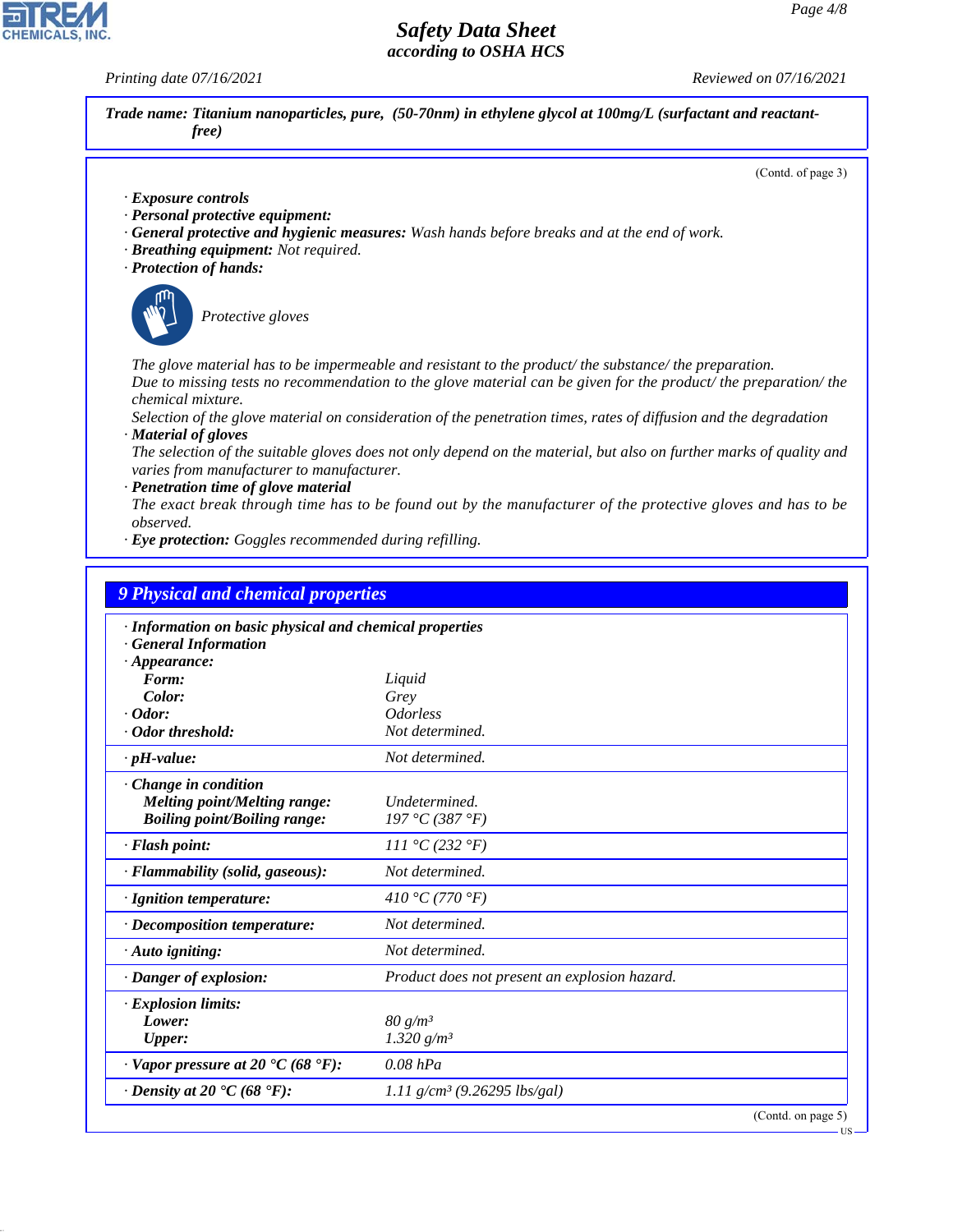**CHEMICALS, INC** 

*Printing date 07/16/2021 Reviewed on 07/16/2021*

| Trade name: Titanium nanoparticles, pure, (50-70nm) in ethylene glycol at 100mg/L (surfactant and reactant-<br><i>free</i> ) |                                            |                    |  |
|------------------------------------------------------------------------------------------------------------------------------|--------------------------------------------|--------------------|--|
|                                                                                                                              |                                            | (Contd. of page 4) |  |
| $\cdot$ Relative density                                                                                                     | Not determined.                            |                    |  |
| · Vapor density                                                                                                              | Not determined.                            |                    |  |
| $\cdot$ Evaporation rate                                                                                                     | Not determined.                            |                    |  |
| $\cdot$ Solubility in / Miscibility with                                                                                     |                                            |                    |  |
| Water at 20 $\textdegree$ C (68 $\textdegree$ F):                                                                            | $\frac{1}{8}$                              |                    |  |
| · Partition coefficient (n-octanol/water): Not determined.                                                                   |                                            |                    |  |
| · Viscosity:                                                                                                                 |                                            |                    |  |
| Dynamic at 20 $\textdegree$ C (68 $\textdegree$ F):                                                                          | $21$ mPas                                  |                    |  |
| Kinematic:                                                                                                                   | Not determined.                            |                    |  |
| · Solvent content:                                                                                                           |                                            |                    |  |
| Organic solvents:                                                                                                            | $0.0\%$                                    |                    |  |
| <b>VOC</b> content:                                                                                                          | 0.0 g/l / 0.00 lb/gl                       |                    |  |
| $\cdot$ Other information                                                                                                    | No further relevant information available. |                    |  |

#### *10 Stability and reactivity*

*· Reactivity No further relevant information available.*

- *· Chemical stability*
- *· Thermal decomposition / conditions to be avoided: No decomposition if used according to specifications.*
- *· Possibility of hazardous reactions No dangerous reactions known.*
- *· Conditions to avoid No further relevant information available.*
- *· Incompatible materials: No further relevant information available.*
- *· Hazardous decomposition products: No dangerous decomposition products known.*

#### *11 Toxicological information*

*· Information on toxicological effects*

*· Acute toxicity:*

*· LD/LC50 values that are relevant for classification:*

*107-21-1 ethanediol*

*Oral LD50 5840 mg/kg (rat)*

*Dermal LD50 9530 mg/kg (rabbit)*

- *· Primary irritant effect:*
- *· on the skin: No irritant effect.*
- *· on the eye: No irritating effect.*
- *· Sensitization: No sensitizing effects known.*
- *· Additional toxicological information:*

*· Carcinogenic categories*

*· IARC (International Agency for Research on Cancer)*

*Substance is not listed.*

*· NTP (National Toxicology Program)*

*Substance is not listed.*

44.1.1

(Contd. on page 6)

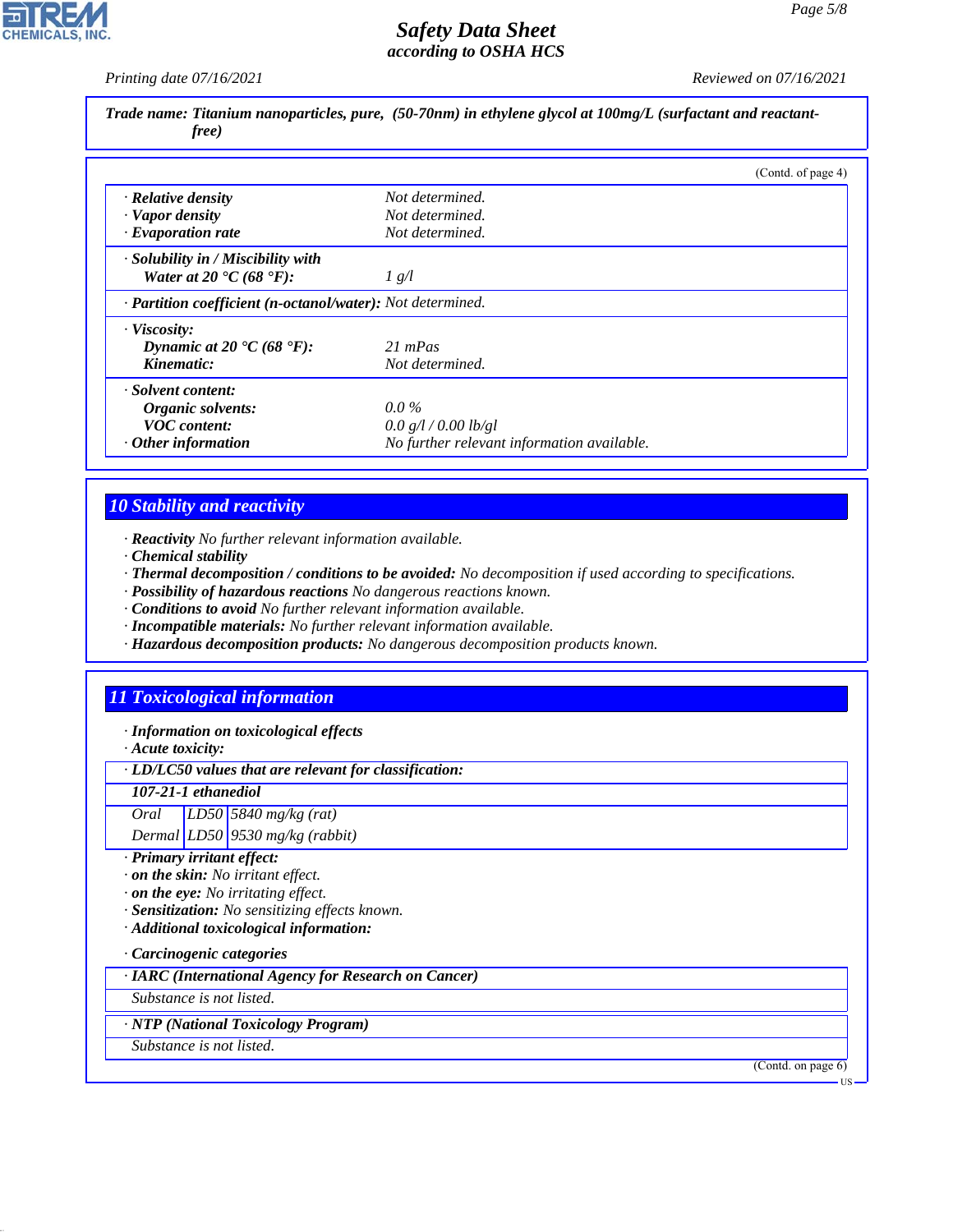**CHEMICALS, INC** 

*Printing date 07/16/2021 Reviewed on 07/16/2021*

*Trade name: Titanium nanoparticles, pure, (50-70nm) in ethylene glycol at 100mg/L (surfactant and reactantfree)*

(Contd. of page 5)

US

*· OSHA-Ca (Occupational Safety & Health Administration)*

*Substance is not listed.*

#### *12 Ecological information*

- *· Toxicity*
- *· Aquatic toxicity: No further relevant information available.*
- *· Persistence and degradability No further relevant information available.*
- *· Behavior in environmental systems:*
- *· Bioaccumulative potential No further relevant information available.*
- *· Mobility in soil No further relevant information available.*
- *· Additional ecological information:*
- *· General notes: Not known to be hazardous to water.*
- *· Results of PBT and vPvB assessment*
- *· PBT: Not applicable.*
- *· vPvB: Not applicable.*
- *· Other adverse effects No further relevant information available.*

#### *13 Disposal considerations*

*· Waste treatment methods*

*· Recommendation:*

44.1.1

*Must not be disposed of together with household garbage. Do not allow product to reach sewage system.*

- *· Uncleaned packagings:*
- *· Recommendation: Disposal must be made according to official regulations.*

| $\cdot$ UN-Number                                         |                 |  |
|-----------------------------------------------------------|-----------------|--|
| · DOT, ADN, IMDG, IATA                                    | not regulated   |  |
| $\cdot$ UN proper shipping name<br>· DOT, ADN, IMDG, IATA | not regulated   |  |
| $\cdot$ Transport hazard class(es)                        |                 |  |
| · DOT, ADN, IMDG, IATA                                    |                 |  |
| · Class                                                   | not regulated   |  |
| · Packing group                                           |                 |  |
| · DOT, IMDG, IATA                                         | not regulated   |  |
| · Environmental hazards:                                  |                 |  |
| $\cdot$ Marine pollutant:                                 | $N_{O}$         |  |
| · Special precautions for user                            | Not applicable. |  |
| $\cdot$ Transport in bulk according to Annex II of        |                 |  |
| <b>MARPOL73/78 and the IBC Code</b>                       | Not applicable. |  |

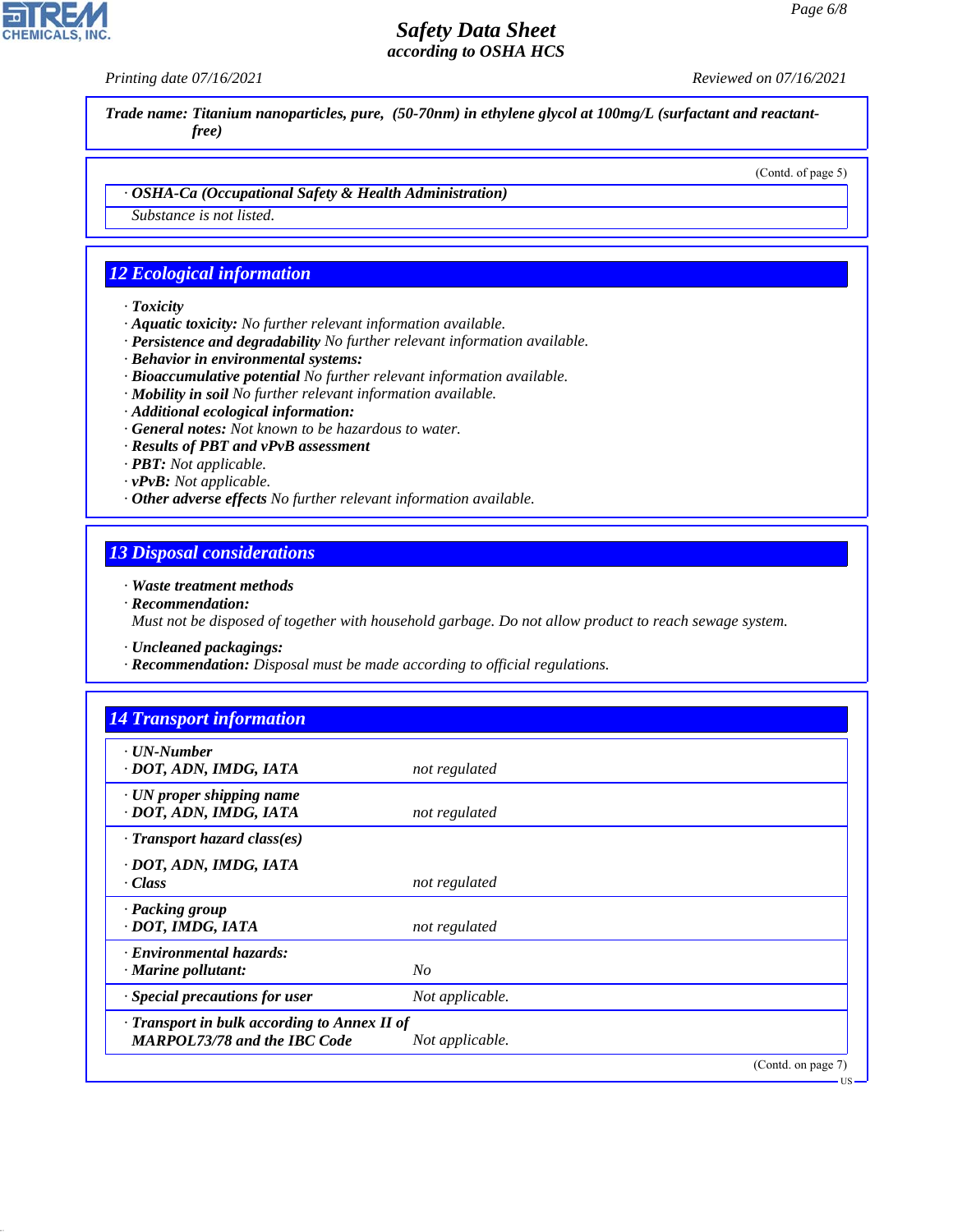# *Safety Data Sheet*



*· Signal word Warning*

*· Hazard-determining components of labeling: ethanediol*

*· Hazard statements*

44.1.1

*H302 Harmful if swallowed.*

*· Precautionary statements P262 Do not get in eyes, on skin, or on clothing.*

(Contd. on page 8)

US

*A4*